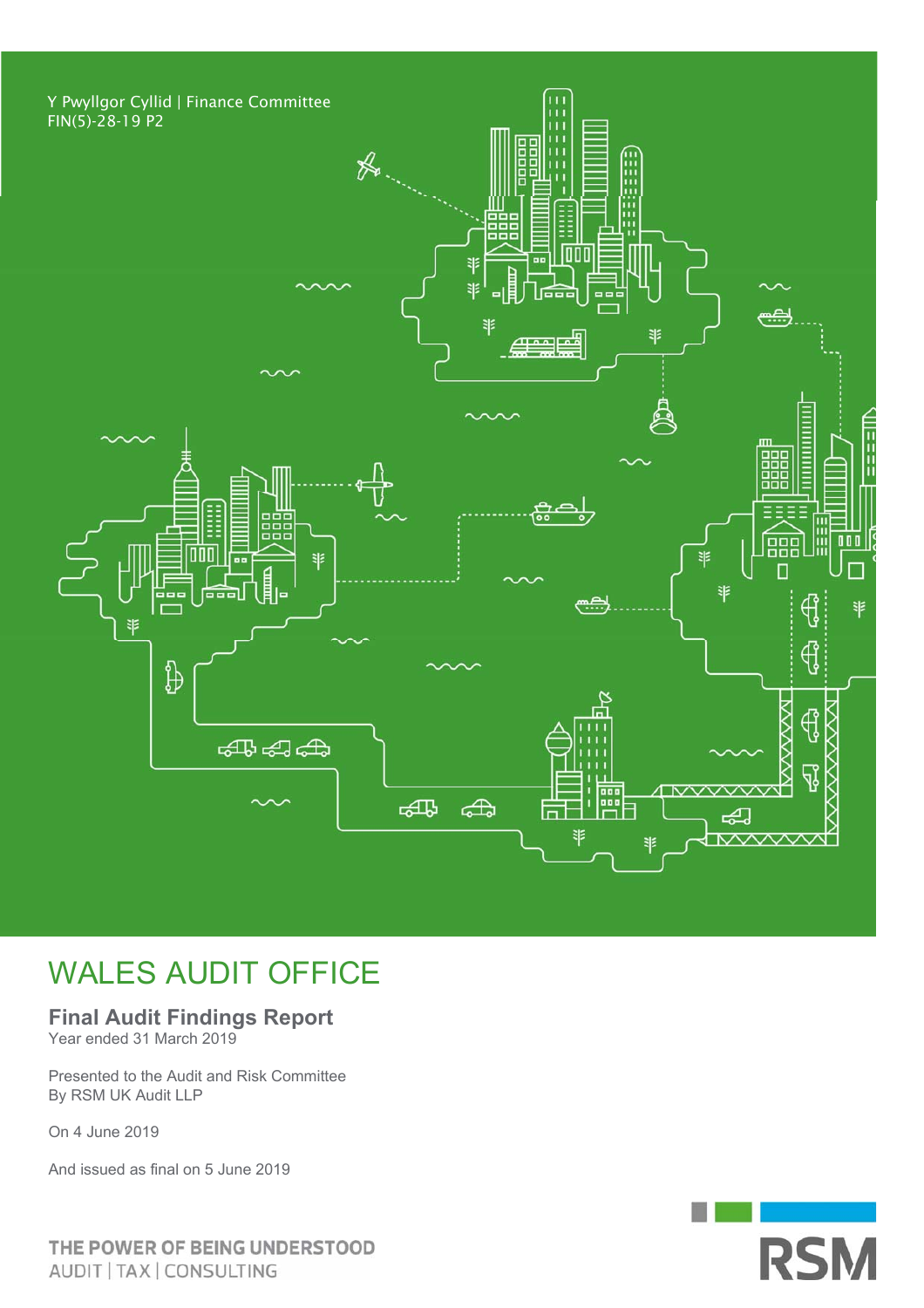# **CONTENTS**

| $\mathbf{1}$    |  |  |
|-----------------|--|--|
| $\overline{2}$  |  |  |
| 3               |  |  |
| 4               |  |  |
| 5               |  |  |
| 6               |  |  |
| $\overline{7}$  |  |  |
| 8               |  |  |
| 9               |  |  |
| 10 <sup>1</sup> |  |  |
|                 |  |  |
|                 |  |  |

This report has been prepared for the sole use of Wales Audit Office and must not be disclosed to any third party, or quoted or referred to, without our written consent. No responsibility is assumed to any other person in respect of this report.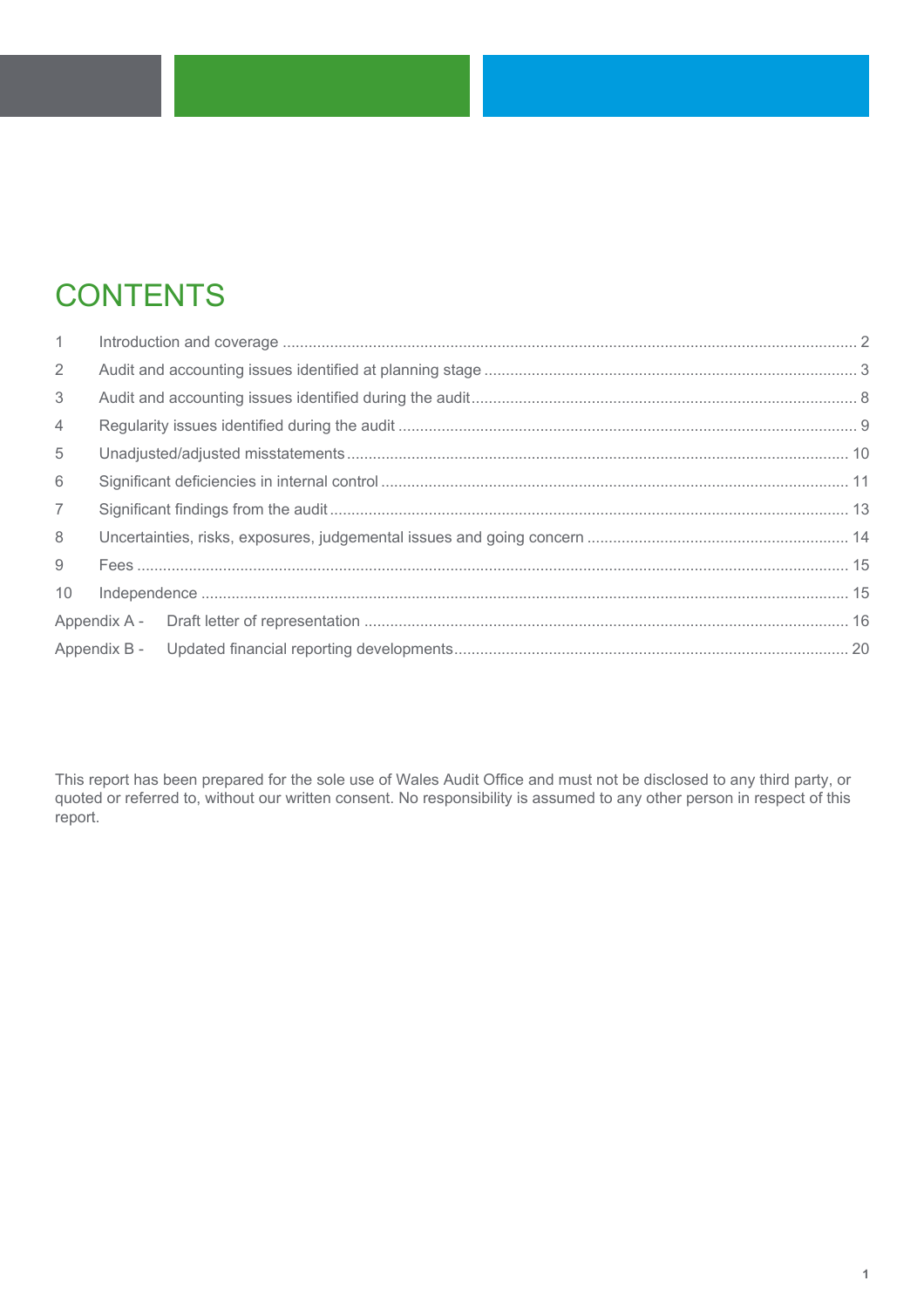# 1 INTRODUCTION AND COVERAGE

This report summarises our key findings in connection with the audit of the financial statements of Wales Audit Office in respect of the year ended 31 March 2019.

The scope of our work has already been communicated to you via our Audit Plan document dated 27 February 2019.

A summary of adjusted and unadjusted misstatements identified during the audits has been prepared and is included in Section 5.

We consider that the audit approach adopted will provide the Directors with the required confidence that a thorough and robust audit has been carried out and can confirm that, at the date of this report, we anticipate no modifications from our pro-forma audit report provided in the Audit Plan previously communicated to you.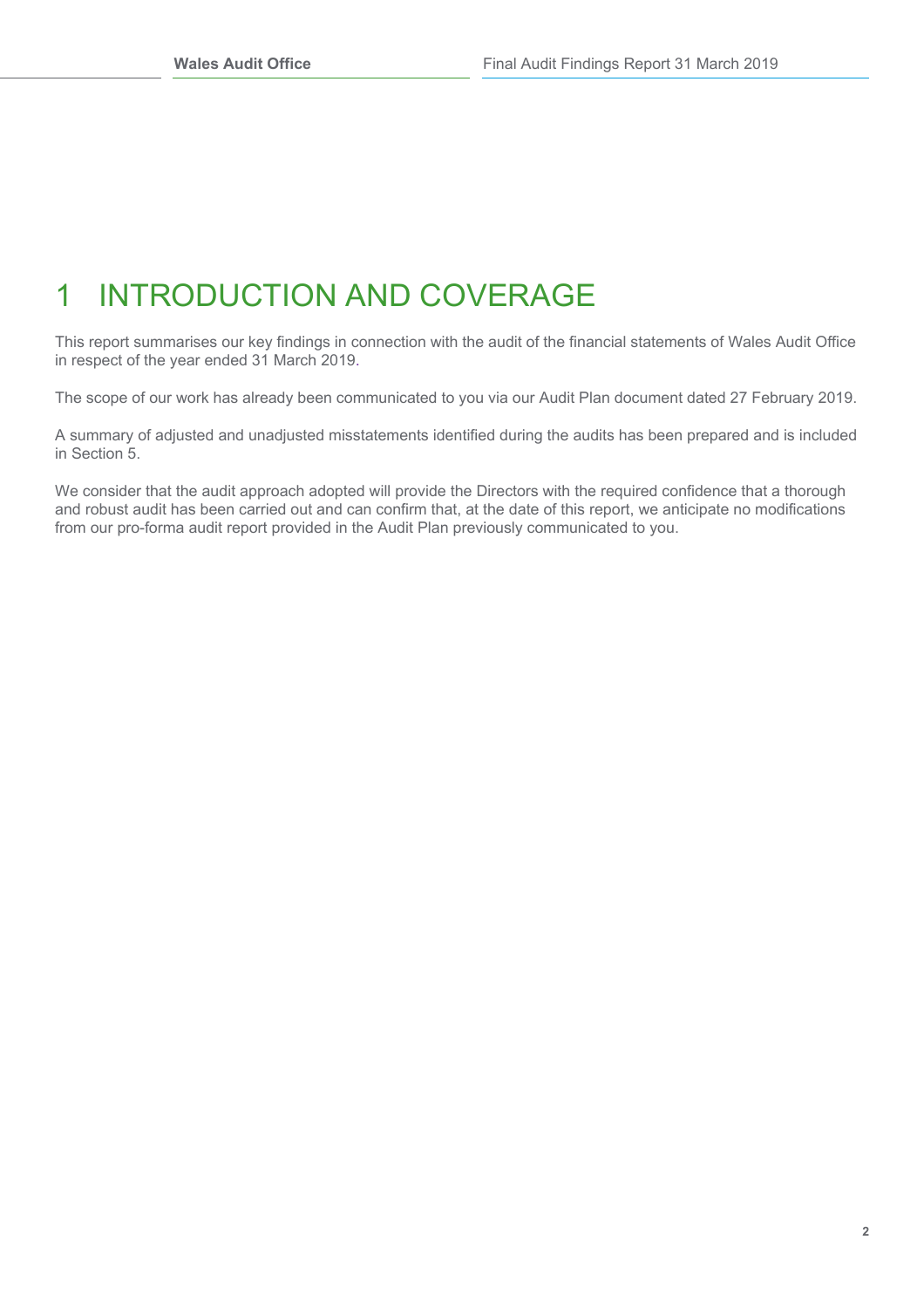## 2 AUDIT AND ACCOUNTING ISSUES IDENTIFIED AT PLANNING STAGE

### **Management over ride of internal controls**

| <b>Area of audit focus</b> | Systems of internal control are designed to mitigate inherent risks of error<br>within the core control systems to an acceptable level. By nature, a<br>management override or by-pass of controls cannot be eliminated by the<br>implementation of controls and therefore as part of our audit we will<br>perform additional tests of detail to address this risk.                                                                                                                                                                                                |
|----------------------------|--------------------------------------------------------------------------------------------------------------------------------------------------------------------------------------------------------------------------------------------------------------------------------------------------------------------------------------------------------------------------------------------------------------------------------------------------------------------------------------------------------------------------------------------------------------------|
| <b>Our approach</b>        | We will test the appropriateness of a sample of journal entries recorded in<br>the general ledger and other adjustments made in the preparation of<br>financial statements, tracing selected entries back to source<br>documentation.                                                                                                                                                                                                                                                                                                                              |
|                            | We will review significant accounting estimates and policies which could<br>involve bias resulting in a material misstatement.                                                                                                                                                                                                                                                                                                                                                                                                                                     |
|                            | We will discuss the basis and business rationale for any significant non-<br>routine or contentious transactions which come to our attention during the<br>course of our audit and will fully report the outcomes of our testing in our<br>audit findings report.                                                                                                                                                                                                                                                                                                  |
| <b>Response</b>            | The testing was completed as planned with no significant issues identified<br>to report to management.                                                                                                                                                                                                                                                                                                                                                                                                                                                             |
|                            | We have tested a sample of the journal entries posted during the year, and<br>this did not highlight any erroneous entries, or items indicative of undue<br>management bias.                                                                                                                                                                                                                                                                                                                                                                                       |
|                            | We have reviewed the significant estimates adopted in the preparation of<br>the financial statements, and we have not identified any areas where there<br>appears to be indication of management bias. Our review of the estimates<br>made in respect of the dilapidations provision and the bad debt provision<br>indicated that these appear to have been derived on an appropriate and<br>consistent basis. We have commented later in this report on the<br>judgements made in assessing the stage of completion of the<br>organisation's long-term contracts. |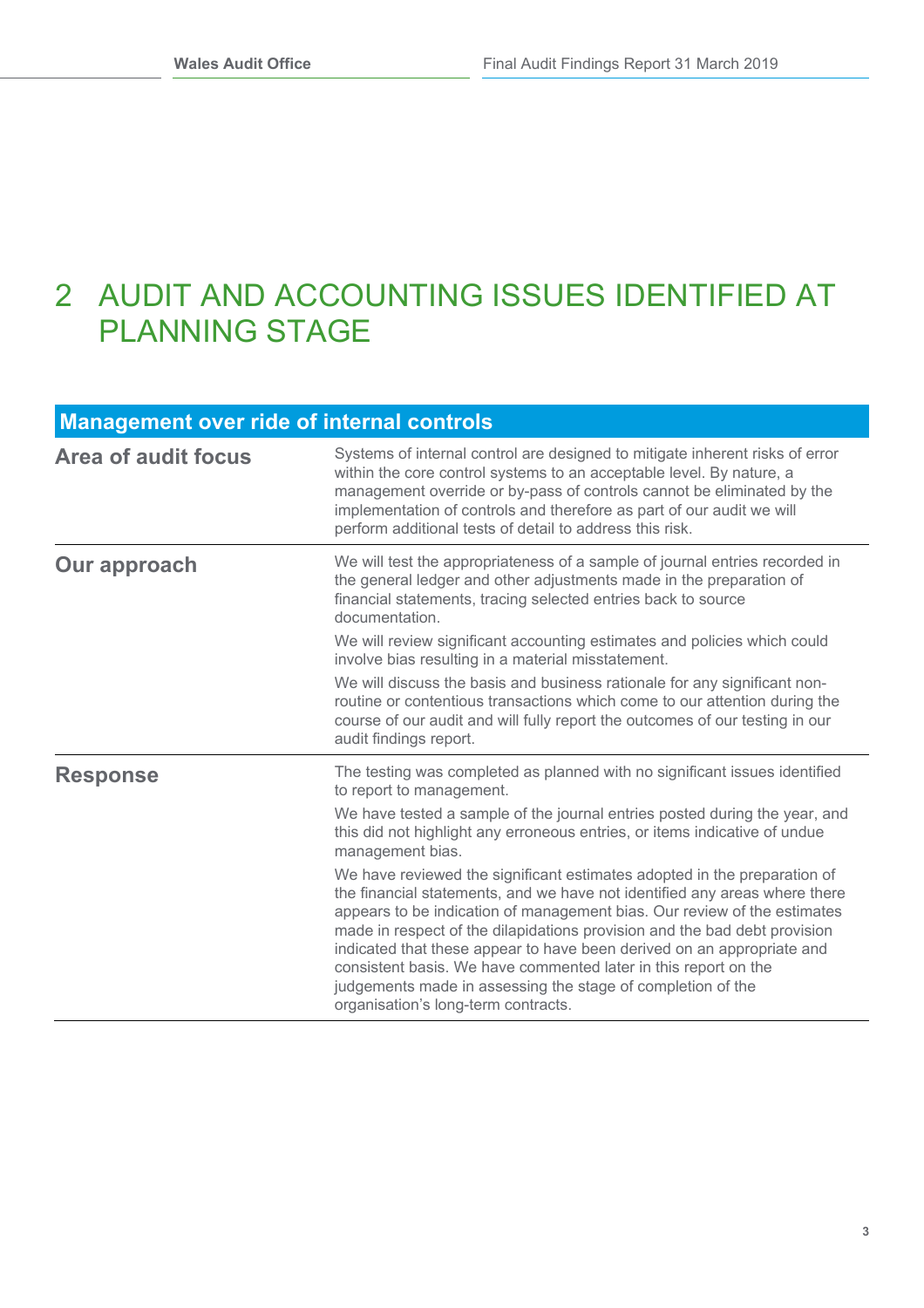### **Brexit financial reporting considerations**

| <b>Area of audit focus</b> | The longer-term effects of the UK's potential exit from the European Union<br>remain unclear.                                                                                                                                                                                                                                                                                                                      |  |  |
|----------------------------|--------------------------------------------------------------------------------------------------------------------------------------------------------------------------------------------------------------------------------------------------------------------------------------------------------------------------------------------------------------------------------------------------------------------|--|--|
|                            | Businesses face a period of political and economic uncertainty which may<br>expose them to new opportunities and/or risks, or change the scale and<br>likelihood of existing ones, that affect their business model and strategies.                                                                                                                                                                                |  |  |
|                            | Identifying the significant effects, or possible significant effects, of Brexit<br>and assessing their impact may prove challenging in the current political<br>and economic environment. However, we expect management to provide<br>us with their analysis of the potential Brexit effects they have identified,<br>together with supporting evidence in relation to key assumptions and<br>related disclosures. |  |  |
| <b>Our approach</b>        | As part of our audit we will consider management's analysis of the potential<br>Brexit effects on the entity's operations and strategies (eg specific audits,<br>staff costs, and reputational focus), and the forward-looking assumptions                                                                                                                                                                         |  |  |
|                            | used by management in their assessment relating to future activity and<br>decision making.                                                                                                                                                                                                                                                                                                                         |  |  |
|                            | We shall consider the appropriateness of the disclosures in the Annual<br>Report in respect of Brexit related principal risks and uncertainties and<br>future plans.                                                                                                                                                                                                                                               |  |  |
|                            | We may seek written representations from management about their plans<br>for mitigating potentially adverse effects of Brexit.                                                                                                                                                                                                                                                                                     |  |  |
| <b>Response</b>            | Our review of the Annual Report indicates there appears to be appropriate<br>disclosure of the risks associated with the UK's potential departure from<br>the European Union.                                                                                                                                                                                                                                      |  |  |
|                            | As the nature and timing of any potential departure remains unclear, this is<br>an area which the management and board need to keep under regular<br>review.                                                                                                                                                                                                                                                       |  |  |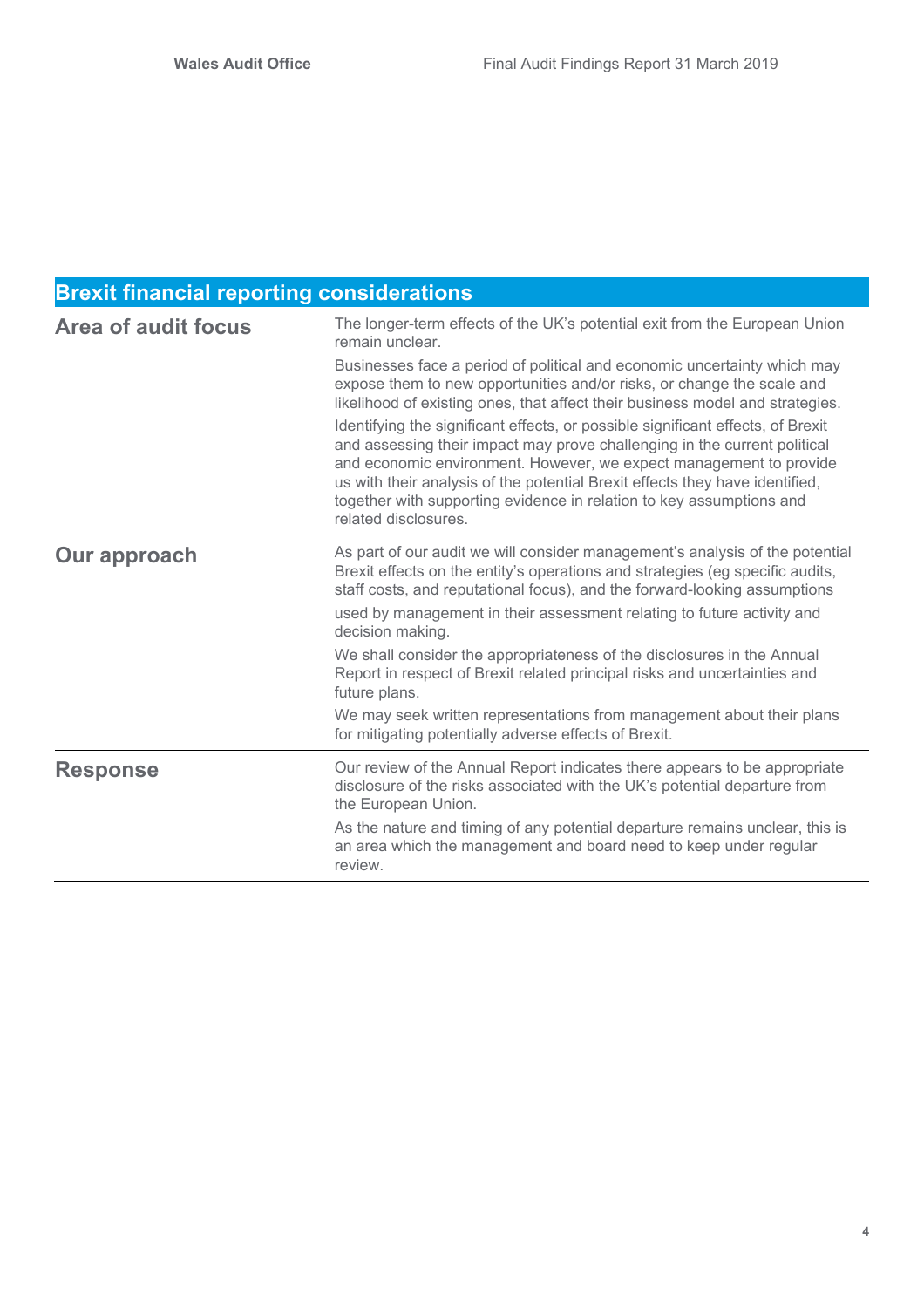| Income recognition, WIP and deferred income |                                                                                                                                                                                                                                                                                                                                                                                                                                                                                                                                                                                                                                                                                                                                                                                                                                                                                                                                                                                                                                                                                                                                                                                                                                                                                                                                                                                                                                                                                                                           |  |
|---------------------------------------------|---------------------------------------------------------------------------------------------------------------------------------------------------------------------------------------------------------------------------------------------------------------------------------------------------------------------------------------------------------------------------------------------------------------------------------------------------------------------------------------------------------------------------------------------------------------------------------------------------------------------------------------------------------------------------------------------------------------------------------------------------------------------------------------------------------------------------------------------------------------------------------------------------------------------------------------------------------------------------------------------------------------------------------------------------------------------------------------------------------------------------------------------------------------------------------------------------------------------------------------------------------------------------------------------------------------------------------------------------------------------------------------------------------------------------------------------------------------------------------------------------------------------------|--|
| <b>Area of audit focus</b>                  | The recognition of income, WIP and deferred income is considered to be a<br>significant risk due to the level of judgement applied to the stage of<br>completion of an audit assignment and any provisions required.                                                                                                                                                                                                                                                                                                                                                                                                                                                                                                                                                                                                                                                                                                                                                                                                                                                                                                                                                                                                                                                                                                                                                                                                                                                                                                      |  |
| Our approach                                | We will select a sample of projects that have commenced throughout the<br>year and test the revenue recognised with reference to the stage of<br>completion of the assignment in order to determine that the revenue<br>recognition is appropriate and consequently whether the WIP and deferred<br>income are appropriately stated.<br>We will review correspondence with audit managers to establish the<br>estimated costs to complete and any required provisions at the year end,<br>considering the impact of any time spent after the year end on these<br>estimations.<br>We will also review time postings after the year end for any time posted by<br>employees relating to work done before the year end that may not have<br>been factored into the above calculations.                                                                                                                                                                                                                                                                                                                                                                                                                                                                                                                                                                                                                                                                                                                                      |  |
| <b>Response</b>                             | Our work indicated that the organisation has appropriate systems for<br>assessing the stage of completion of its ongoing contracts, and hence for<br>determining the amount of revenue that should be reported at the year end.<br>Our review of the actual outturn on prior year contracts indicated that the<br>estimates made at the prior year end proved accurate.<br>However, our work did identify the following matters:-<br>a) On one contract, an additional fee of £74k had been agreed to<br>compensate the WAO for the extra time incurred on the completion of the<br>contract. As the finance team had not been notified of this additional fee,<br>no allowance had been made in the reported revenues for the year.<br>b) We noted that there had not been full provision made for the full extent<br>of anticipated losses on contracts where these are foreseen. An additional<br>£87.5k provision is required to be made for such contracts.<br>c) At the year end, there were certain contracts which were closed, and<br>where refunds were due. There are credit balances of £112k on such<br>contracts which should be reclassified as creditors, rather than being held<br>in deferred income.<br>d) The draft accounts made no adjustment for the work in progress relating<br>to work undertaken by third party firms<br>It has been agreed that adjustment will be made for the matters in a) to d)<br>above and these have been reported in Section 5 and adjusted in the final<br>accounts. |  |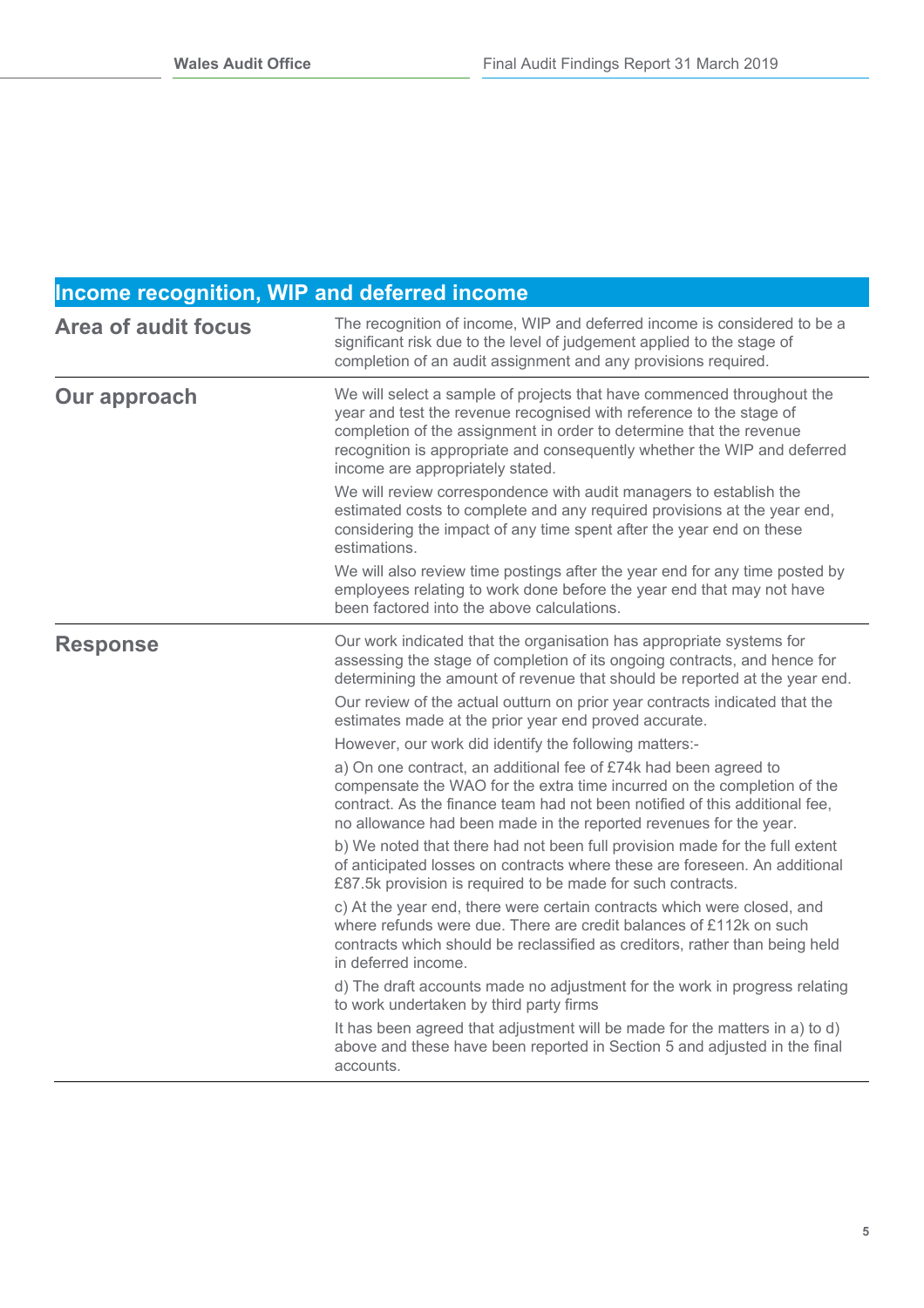| <b>Reputation</b>            |                                                                                                                                                                                                                                                                                                                                             |
|------------------------------|---------------------------------------------------------------------------------------------------------------------------------------------------------------------------------------------------------------------------------------------------------------------------------------------------------------------------------------------|
| <b>Area of audit focus</b>   | Due to public interest in the financial statements there is a desire to<br>maintain reputation and demonstrate exemplary financial management.<br>Accounting judgements may be influenced by the desire to demonstrate<br>good financial management and remain within the Estimate.                                                         |
| Our approach                 | Independent technical review of the accounts and key judgement areas.<br>Review of judgemental aspects in year-end balances particularly focusing<br>on any;<br>• Round sum provisions<br>• Estimates<br>• Recoverability of debtors<br>• Disclosure of remuneration                                                                        |
| <b>Response</b>              | During the course of the audit, we have not identified any areas from the<br>WAO's operations that suggests there are any matters whereby the<br>reputation could appear to be significantly damaged.                                                                                                                                       |
|                              | As discussed previously, our review of judgemental areas has not noted<br>any areas of inappropriate activity, or areas where the Office has been<br>acting inappropriately.                                                                                                                                                                |
|                              | We are satisfied that there appears to be appropriate disclosure of the<br>remuneration of directors and senior management.                                                                                                                                                                                                                 |
|                              | We noted two data breaches in the year, one of which resulted in a report<br>to the ICO, and which appears to have been fully followed up.                                                                                                                                                                                                  |
|                              | The second matter related to the theft of a business lap top, a personal lap<br>top and various papers from a vehicle. This matter appears to have been<br>subject to appropriate internal review by management and the legal team,<br>which concluded that it was not a data breach that needed to be reported<br>to the board or the ICO. |
|                              | We have included a recommendation in Section 6 in relation to this event<br>and shall also be seeking a representation in respect of this matter.                                                                                                                                                                                           |
|                              |                                                                                                                                                                                                                                                                                                                                             |
| <b>New accounting system</b> |                                                                                                                                                                                                                                                                                                                                             |
| <b>Area of audit focus</b>   | During the year, we are aware that a new accounting system has been<br>implemented.                                                                                                                                                                                                                                                         |

|              | There is an inherent risk that the transition to a new system could result in<br>incomplete or inaccurate data being held on the new finance system. |
|--------------|------------------------------------------------------------------------------------------------------------------------------------------------------|
| Our approach | We will review the process controls implemented by the WAO for the<br>change in accounting system and the method for data transfer.                  |

We will also review the closing and opening trial balances on each of the systems and undertake tests on a sample basis, that balance sheet codes have been properly transferred. We will also consult with an internal IT specialist on the proposed

approach, to ensure that we undertake appropriate procedures in response the change in the WAO's accounting systems.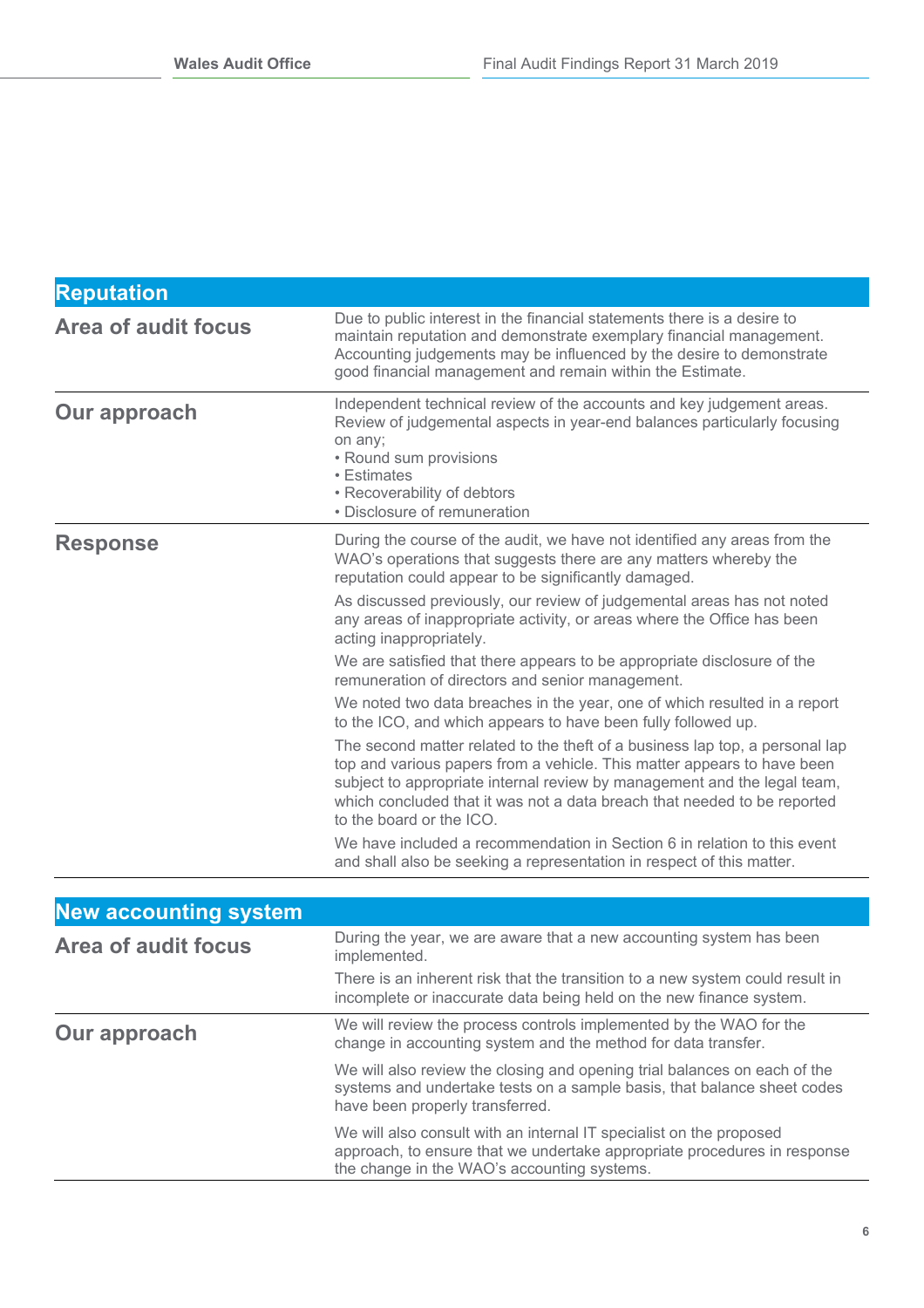### **New accounting system**

Our review indicated that there were appropriate processes and controls over the implementation of the new accounting system.

We undertook detailed targeted testing which helped confirm that the transition of the data from the old accounting system had been properly undertaken.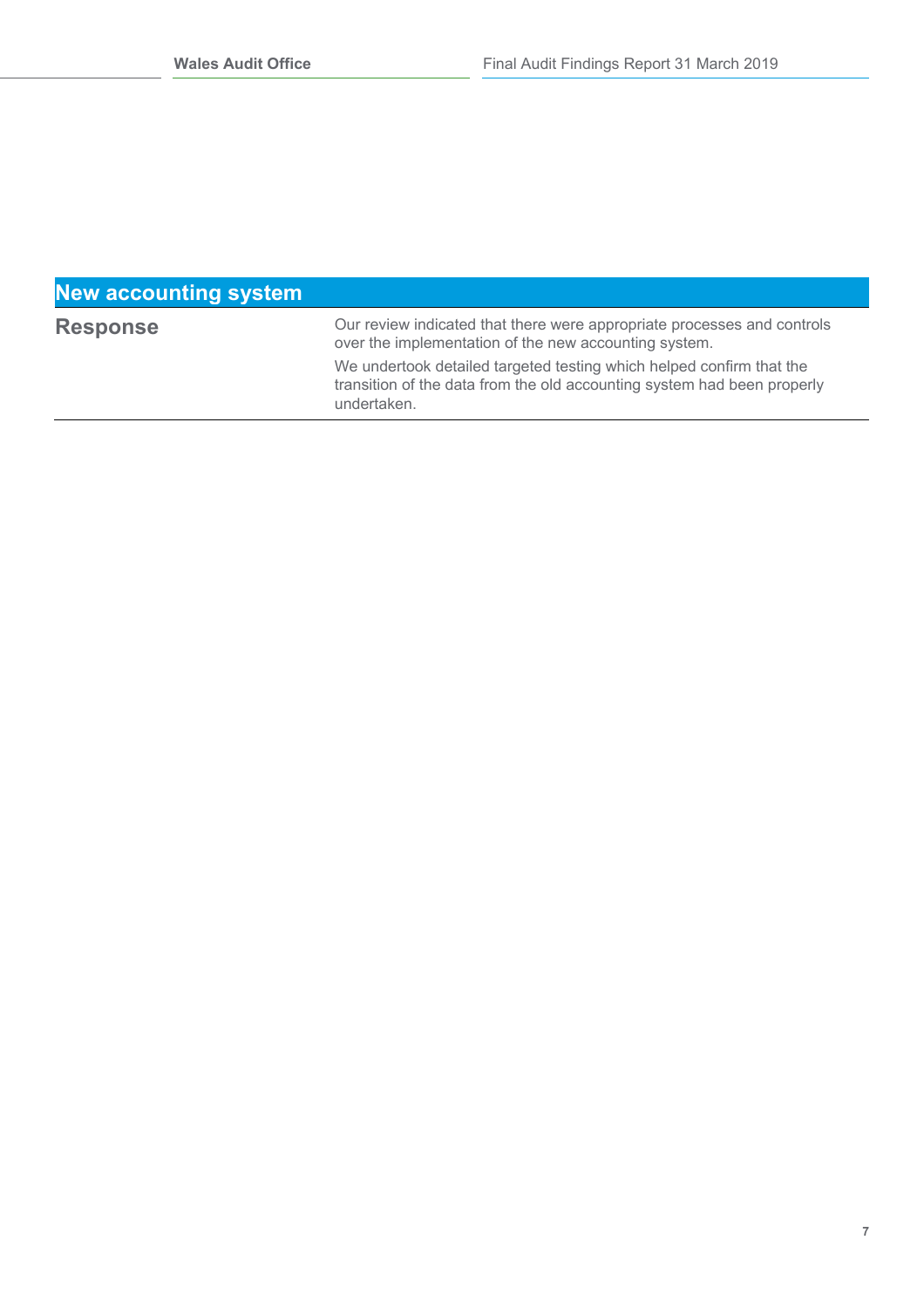## 3 AUDIT AND ACCOUNTING ISSUES IDENTIFIED DURING THE AUDIT

| <b>Ongoing claim</b> |                                                                                                                                                                               |
|----------------------|-------------------------------------------------------------------------------------------------------------------------------------------------------------------------------|
| <b>Issue</b>         | Our work identified the existence of an ongoing claim, where the final<br>outcome remains uncertain.                                                                          |
|                      | Based on legal advice, management consider it more likely than not that<br>the organisation will incur a financial loss as a result of this matter.                           |
| <b>Resolution</b>    | Management have proposed a late adjustment to include an accrual for<br>£50,000, being the estimated costs of resolving this matter.                                          |
|                      | Given the uncertainty as to how this matter will be resolved, it is difficult to<br>accurately quantify the loss than the organisation may incur in respect of<br>the matter. |
|                      | However, based on available evidence, the estimate made does not<br>appear unreasonable, but we shall be seeking a specific representation in<br>respect of this matter.      |

| <b>Ongoing dispute with contractor firm</b> |                                                                                                                                                                                                                                                                                                                                                   |  |
|---------------------------------------------|---------------------------------------------------------------------------------------------------------------------------------------------------------------------------------------------------------------------------------------------------------------------------------------------------------------------------------------------------|--|
| <b>Issue</b>                                | We are aware that one of the contractor firms used by the WAO continues<br>to dispute the fee structure for the work it undertakes.                                                                                                                                                                                                               |  |
|                                             | Therefore, management have made a provision of £89,000 in respect of<br>additional amounts which will become payable should this firm succeed in<br>claiming the additional amounts it believes are due to it.                                                                                                                                    |  |
|                                             | Also, there continues to be issues with some of the work undertaken by<br>this firm, and management have identified the risk that additional costs<br>may need to be incurred to finalise the work they have undertaken in<br>previous years.                                                                                                     |  |
| <b>Resolution</b>                           | We agree that is appropriate to include the $£89,000$ provision for amounts<br>which may become payable to this firm, representing the excess of the<br>amount already included in accruals, and the maximum potential exposure.                                                                                                                  |  |
|                                             | Management have included an adjustment to provide for £20,000 of<br>additional costs which may be necessary to finalise the prior year work. We<br>are satisfied that it appears appropriate to make such further provision, and<br>that this estimate appears reasonable in light of the costs incurred to carry<br>out the work in prior years. |  |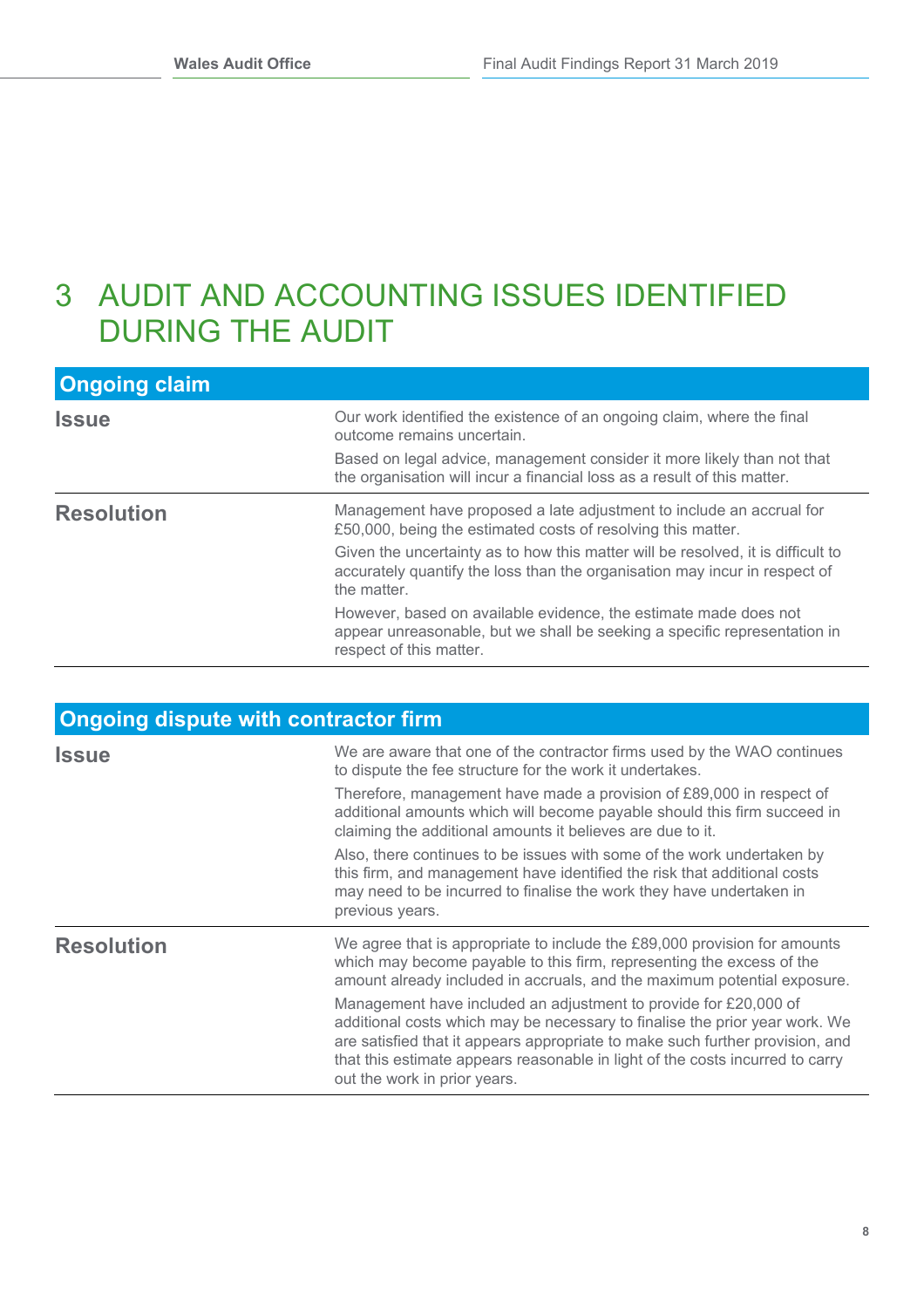## 4 REGULARITY ISSUES IDENTIFIED DURING THE AUDIT

| <b>Whistleblowing</b>     |                                                                                                                                                                                                                                |
|---------------------------|--------------------------------------------------------------------------------------------------------------------------------------------------------------------------------------------------------------------------------|
| <b>Issue</b>              | Our work indicated that there had been appropriate response and follow up<br>to any whistleblowing incidents reported in the year, and there appears to<br>be appropriate procedures for staff to raise any issues of concern. |
|                           | However, we did note that the whistleblowing policy dates from June 2017<br>and is therefore potentially in need of review and update in light of recent<br>incidents.                                                         |
| <b>Recommendation</b>     | Management should consider reviewing and updating their policy at the<br>earliest opportunity.                                                                                                                                 |
| <b>Management comment</b> | The Law & Ethics Team is now reviewing the internal whistleblowing policy<br>in the light of recent experience and will present proposals to the board for<br>updating the policy by September 2019.                           |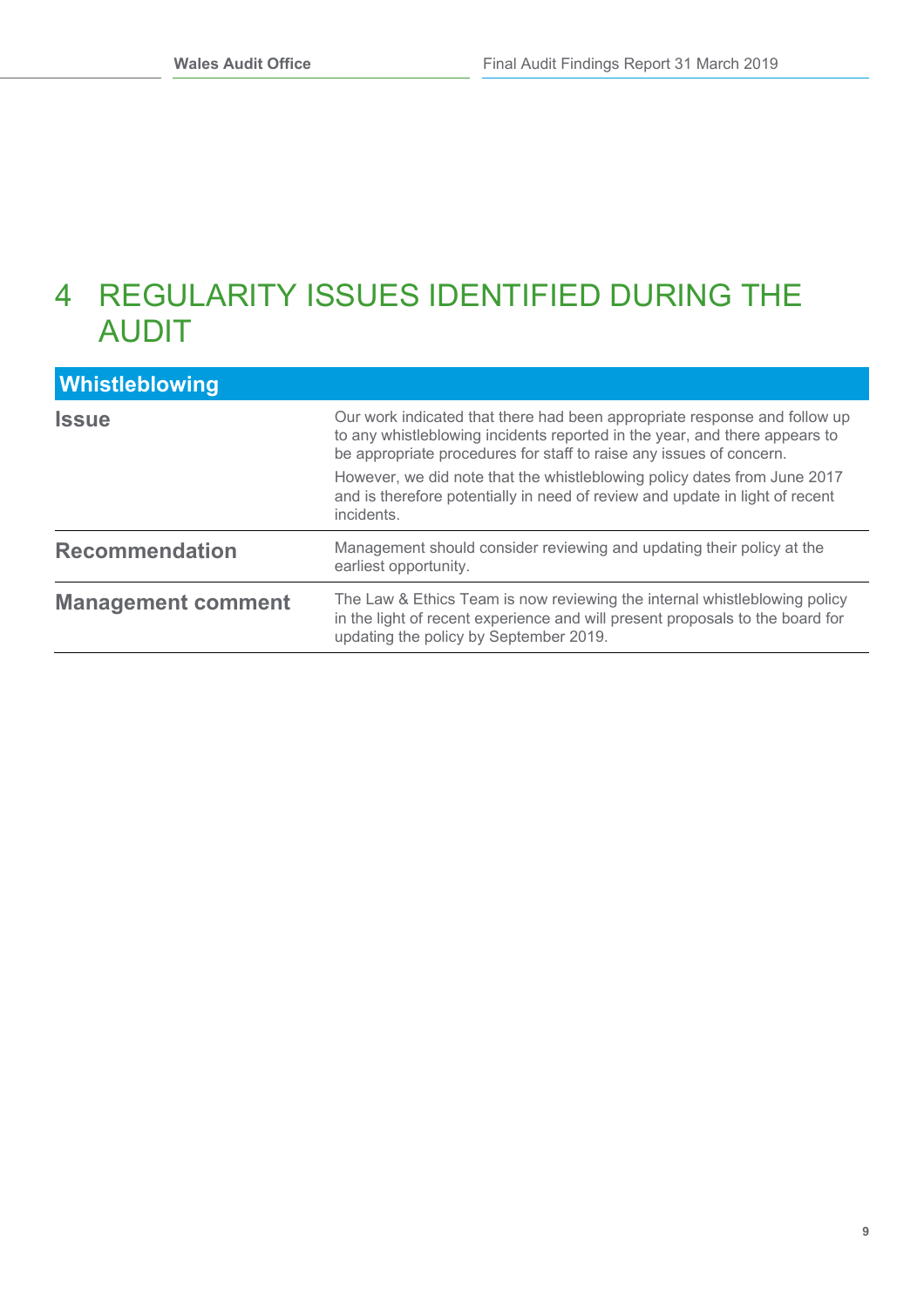# 5 UNADJUSTED/ADJUSTED MISSTATEMENTS

A summary of the unadjusted/adjusted errors identified during the course of our work is set out below, analysed between errors of fact and differences in judgement.

We have not disclosed below those items that we consider to be "clearly trivial" in the context of our audit. For this purpose, we consider "clearly trivial" to be any matter less than £5,000 individually and £10,000 in aggregate.

We advised management of all these misstatements on 17 May 2019 and requested management to correct them.

|                                             | <b>Profit (£'000)</b> | Net assets (£'000) |                                          |
|---------------------------------------------|-----------------------|--------------------|------------------------------------------|
| <b>Adjusted misstatements</b>               | Dr/(Cr)               | Dr/(Cr)            |                                          |
| Turnover                                    | 87                    |                    | To recognise the full provision for loss |
| Work in progress                            |                       | (87)               | anticipated at the year end              |
| Deferred income                             |                       | 111                | To reclassify refunds due on closed      |
| Other creditors                             |                       | (111)              | contracts                                |
| Turnover                                    | (75)                  |                    | To recognise additional income           |
| Work in progress                            |                       | 75                 | agreed on Agri Funds contract            |
| Accruals                                    |                       | (241)              | To adjust for the treatment of work in   |
| Deferred income                             |                       | (29)               | progress in respect of third-party firms |
| Work in progress                            |                       | 143                |                                          |
| Prepayments                                 |                       | 87                 |                                          |
| Turnover                                    | 40                    |                    |                                          |
| Prepayments                                 | ۰                     | 177                | To amend treatment of invoices dated     |
| Accruals                                    |                       | (177)              | 31 March 2019                            |
| Direct costs                                | 20                    | ٠                  | To make additional provision for         |
| Provisions                                  |                       | (20)               | amounts complete certain contracts       |
| <b>Employee termination costs</b>           | 50                    |                    | To provide for estimated loss in         |
| Accruals                                    |                       | (50)               | respect of ongoing claim                 |
| <b>Total</b>                                | 122                   | (122)              |                                          |
| <b>Unadjusted misstatements Factual</b>     | Dr/(Cr)               | Dr/(Cr)            |                                          |
| <b>Underlying total</b>                     |                       |                    |                                          |
| <b>Unadjusted misstatements Judgemental</b> | Dr/(Cr)               | Dr/(Cr)            |                                          |
| <b>Underlying total</b>                     |                       |                    |                                          |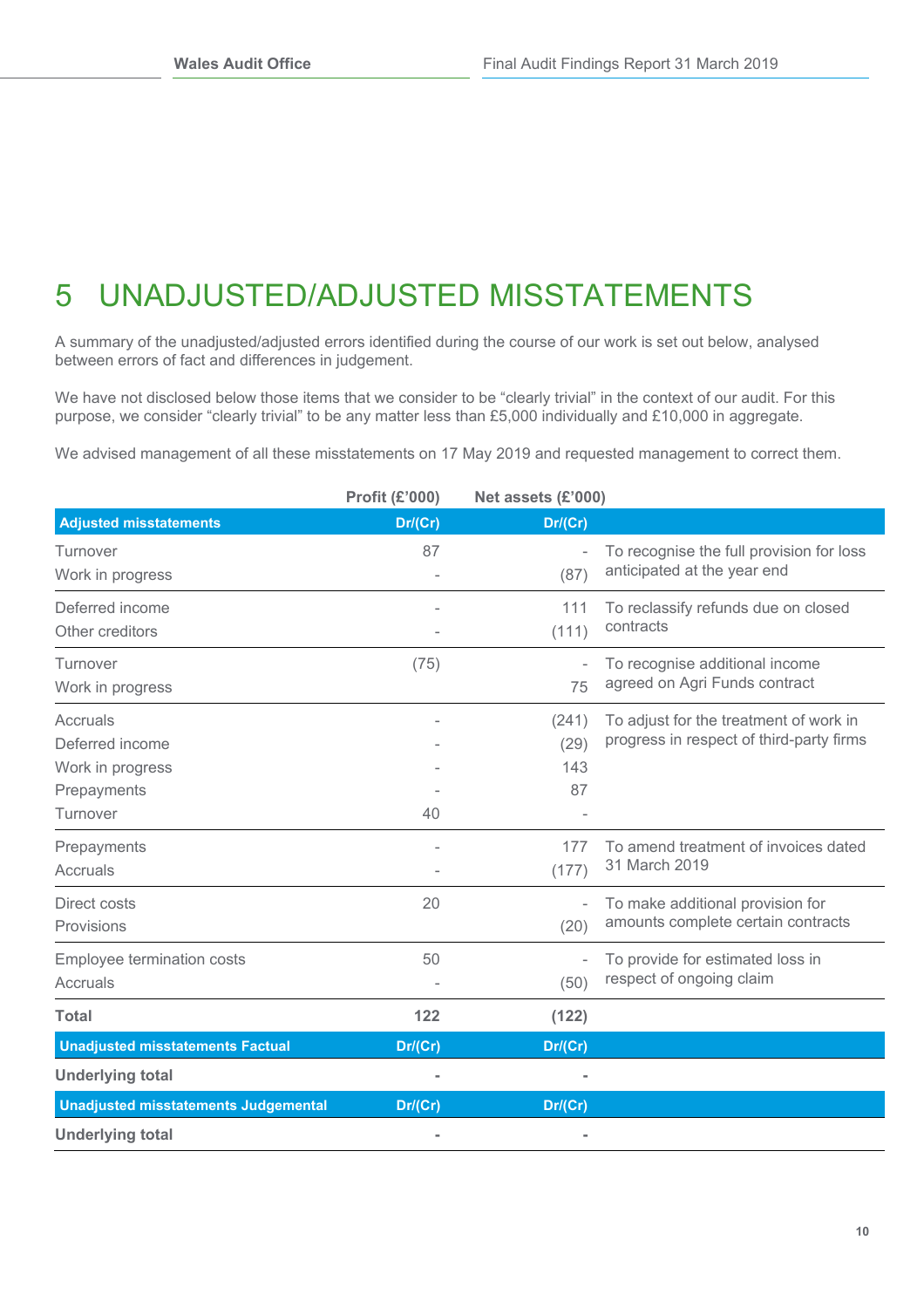## 6 SIGNIFICANT DEFICIENCIES IN INTERNAL **CONTROL**

We have set out below deficiencies in internal control which came to our attention during the course of our audit work. This does not constitute a comprehensive statement of all deficiencies that may exist in internal controls or of all improvements which may be made and has addressed only those matters which have come to our attention as a result of the audit procedures performed. An audit is not designed to identify all matters that may be relevant to you and accordingly the audit does not ordinarily identify all such matters.

| <b>Notification of fee changes</b>                    |                                                                                                                                                                                                                                                                                                                                                                                 |  |  |
|-------------------------------------------------------|---------------------------------------------------------------------------------------------------------------------------------------------------------------------------------------------------------------------------------------------------------------------------------------------------------------------------------------------------------------------------------|--|--|
| <b>Fact and potential consequence</b>                 | Our review of a sample of contracts identified one incidence where the<br>finance team had not been notified of an agreed fee increase on a specific<br>contract.                                                                                                                                                                                                               |  |  |
|                                                       | This resulted in an understatement of revenues being reported in respect<br>of this contract.                                                                                                                                                                                                                                                                                   |  |  |
| <b>Possible action</b>                                | There should be improved processes to help ensure that the finance<br>department is promptly notified of changes the agreed value of contracts.                                                                                                                                                                                                                                 |  |  |
| <b>Management response</b>                            | The finance team rely on fee information held within the audit management<br>system which had not been updated by audit colleagues due to the timing<br>of information being received. We will strengthen this process to ensure<br>that any significant variances between time charges and fees are followed<br>up immediately to ensure that this scenario cannot recur.      |  |  |
| <b>Timing of implementation and</b><br>responsibility | Immediate, responsibility Head of Finance.                                                                                                                                                                                                                                                                                                                                      |  |  |
| Information held on personal lap tops                 |                                                                                                                                                                                                                                                                                                                                                                                 |  |  |
| <b>Fact and potential consequence</b>                 | The theft of lap tops and papers discussed previously was as least in part<br>contrary to the organisation's information security policy, though we note<br>that there is scope for clarification of that policy. Such situations risk<br>personal or confidential data becoming compromised.                                                                                   |  |  |
| <b>Possible action</b>                                | All staff and board members should be reminded of the organisation's<br>policy, which should be clarified in respect of the use of personal lap tops,<br>and there should be consideration to gaining a positive statement that all<br>individuals are fully aware of the policy in this regard.                                                                                |  |  |
| <b>Management response</b>                            | We will review our policies in light of the theft so as to ensure expectations<br>are clear and consistently applied for staff and Board members in terms of<br>use of WAO information on personal devices. We will advise staff and<br>board members of any changes and remind them of the requirement to<br>comply with the policies through our annual declarations process. |  |  |
| Timing of implementation and<br>responsibility        | Our IT and legal teams will amend our policies for approval by the board by<br>26 September 2019.                                                                                                                                                                                                                                                                               |  |  |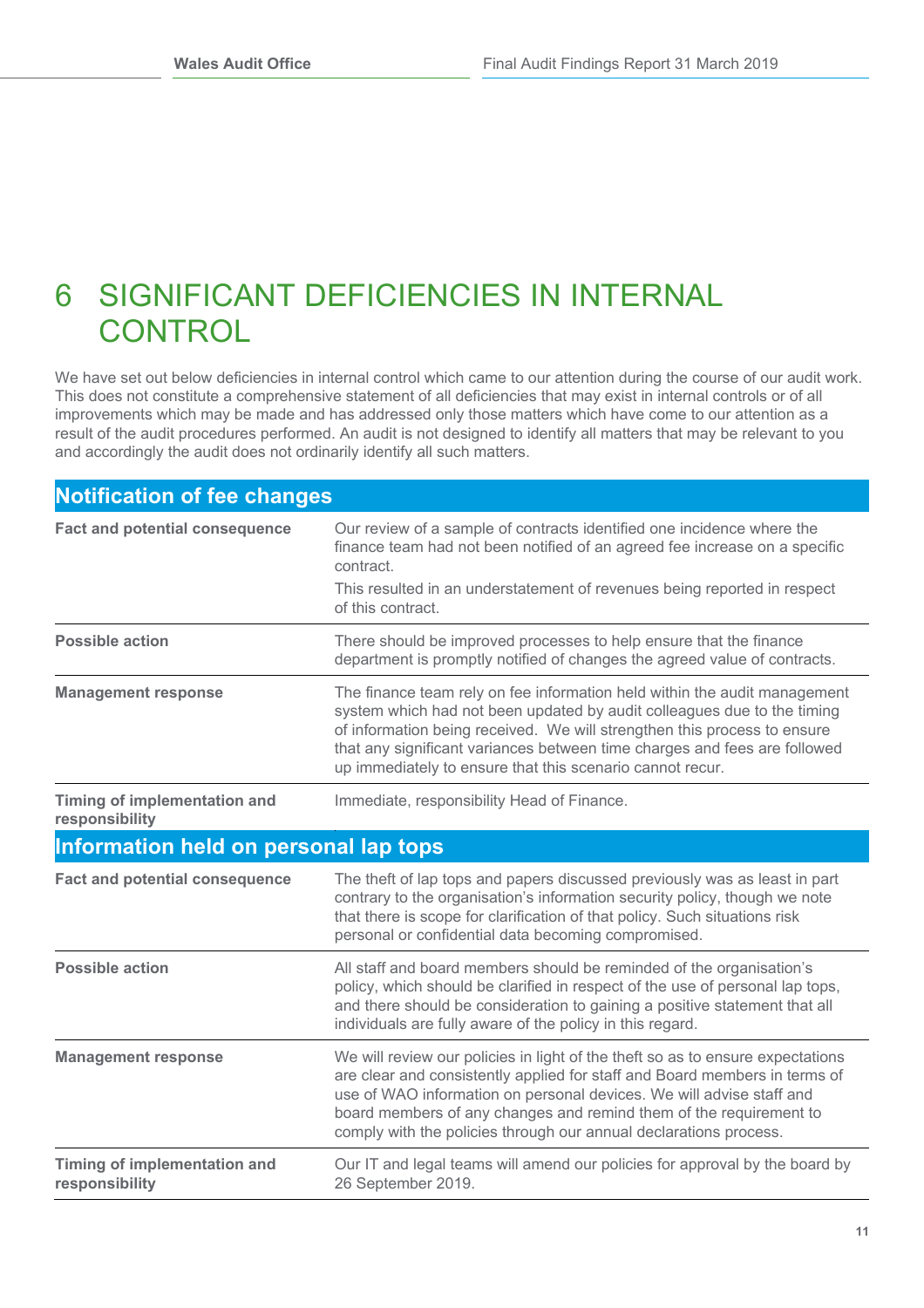### **Register of interests**

| <b>Fact and potential consequence</b>          | It is a requirement that all board members and members of the<br>management committee complete annual declarations of outside interests<br>that are publicly available of the WAO's website.<br>Our work indicated that whilst updated declarations appear to have been<br>obtained, these were not yet available on the website. |
|------------------------------------------------|-----------------------------------------------------------------------------------------------------------------------------------------------------------------------------------------------------------------------------------------------------------------------------------------------------------------------------------|
| <b>Possible action</b>                         | Every effort should be made to obtain and publish the latest available<br>declarations for all relevant individuals.                                                                                                                                                                                                              |
| <b>Management response</b>                     | We obtained up-to-date declarations (in March 2019) for all relevant<br>individuals, and we are now arranging for those to be posted on the<br>website.                                                                                                                                                                           |
| Timing of implementation and<br>responsibility | The Board Secretary has collated declarations for Board members with a<br>view to publishing them online on receipt of Welsh translation.                                                                                                                                                                                         |
|                                                | Our Law & Ethics Team is collating declarations for all other relevant<br>individuals with a view to ensuring publication in June 2019.                                                                                                                                                                                           |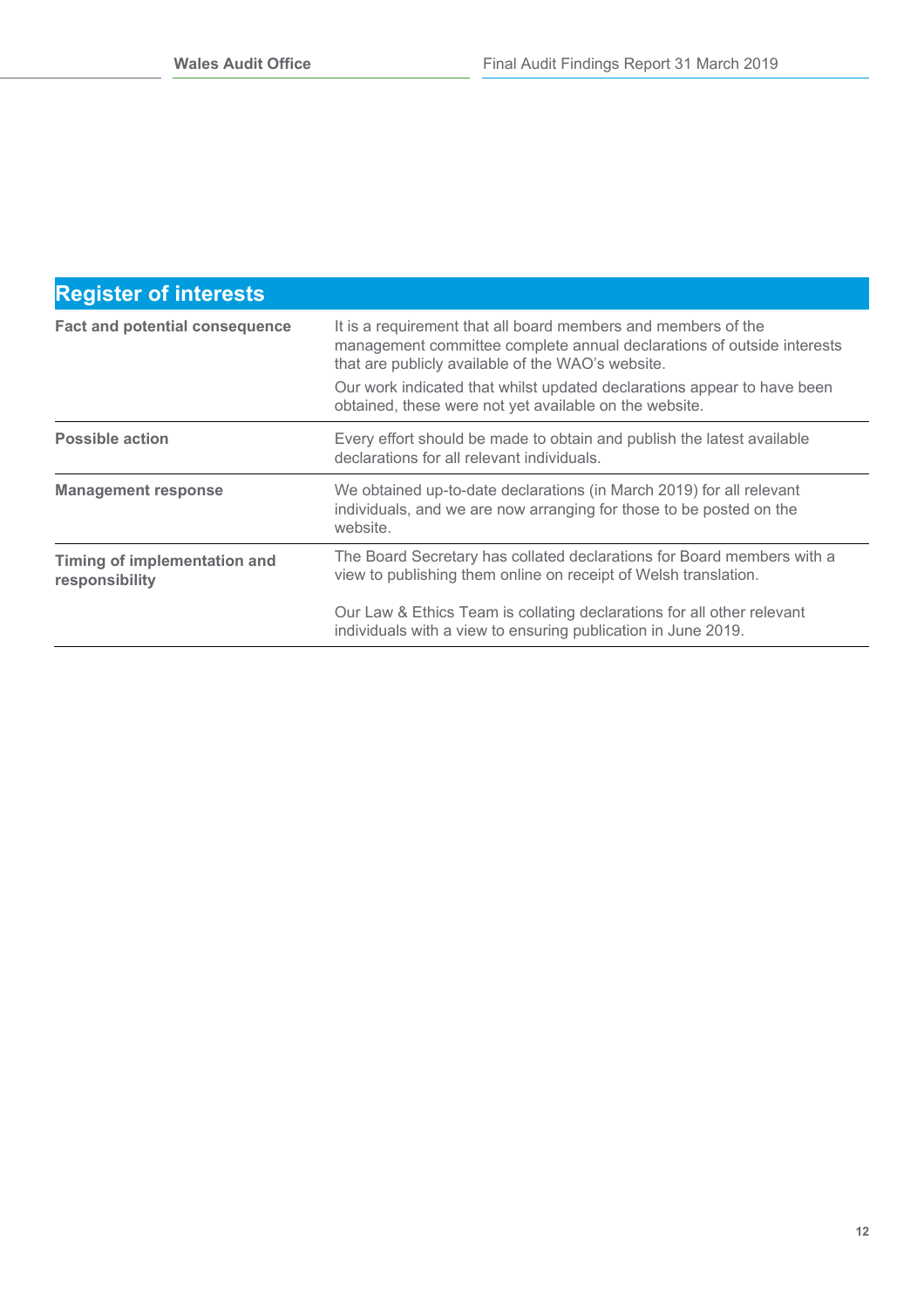# 7 SIGNIFICANT FINDINGS FROM THE AUDIT

### **Accounting practices, including accounting policies**

We have reviewed the accounting policies adopted by the WAO, and found that these are consistent with those adopted in previous years, remain appropriate and have been generally fully disclosed.

### **Accounting estimates**

As part of our audit, we review the significant accounting estimates contained within the financial statements of the WAO. We note the following:

### **Costs to complete/work in progress**

Our work indicates that the historical estimates of costs to complete are materially accurate, and that estimates made by the Resource Managers are an appropriate basis to determine percentage completion

### **Dilapidations provision**

These continue to be derived using latest available third party surveyor reports, and there is no evidence that these are not an appropriate source of evidence to derive such provisions. The results of a surveyor's report produced in the year for the Cardiff office has not identified any significant issues that would necessitate a material increase in the value of the reported provision.

### **Other provisions**

Subject to comments made previously, this appears to be derived on an appropriate basis.

### **Financial statement disclosures**

During the course of our audit, we reviewed the adequacy of the disclosures contained within the financial statements and their compliance with both relevant accounting standards and the requirements of the Companies Act 2006. The following disclosure matters were brought to your attention and subsequently reflected in the revised financial statements:

- expansion of the revenue recognition policy on adoption of IFRS 15

There were no matters of significance that were brought to your attention which have not been reflected in the revised financial statements.

### **Significant difficulties encountered during the audit**

No significant difficulties were encountered during the course of our audit and we would like to take this opportunity thank the finance team for their assistance during the audit.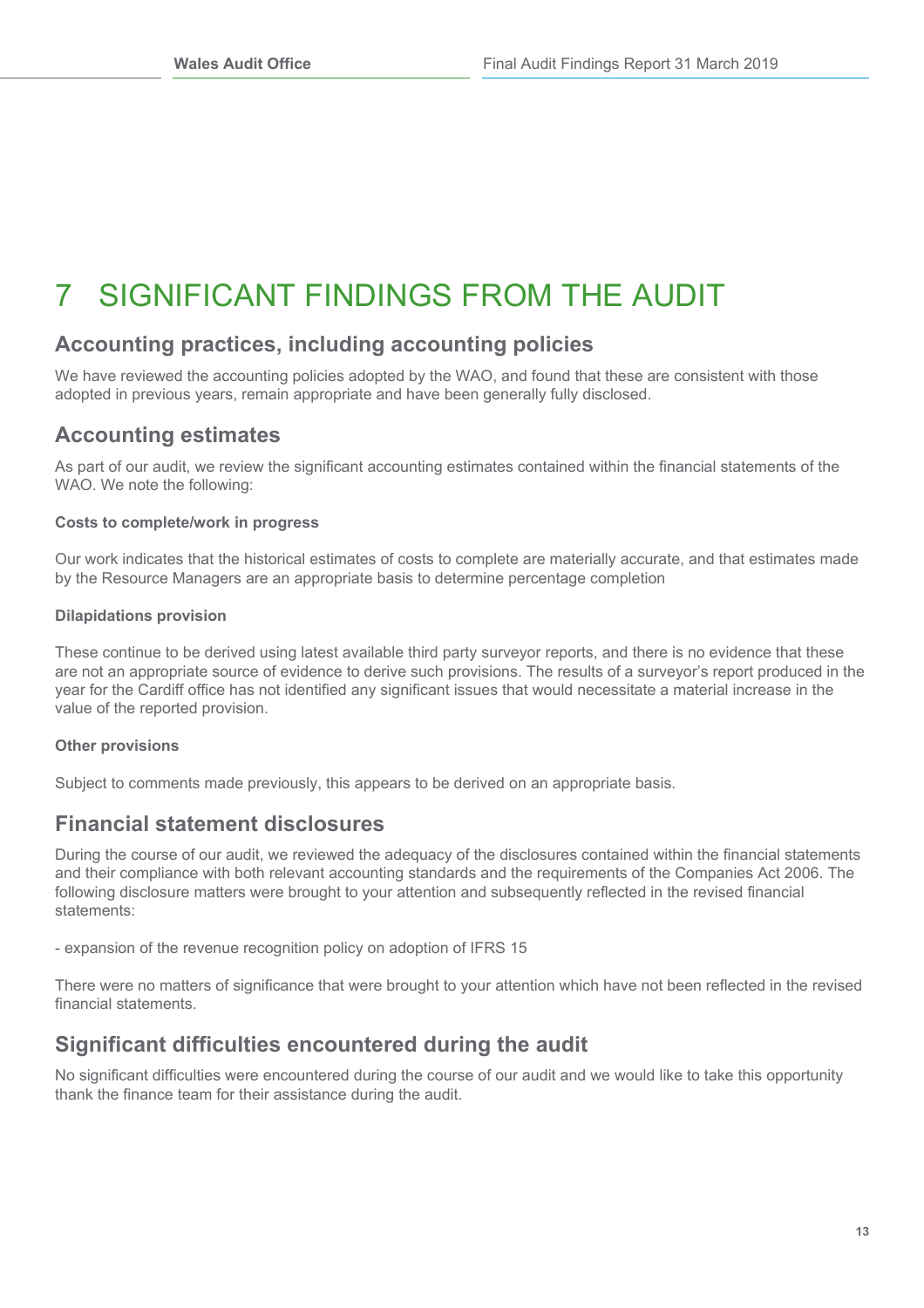## 8 UNCERTAINTIES, RISKS, EXPOSURES, JUDGEMENTAL ISSUES AND GOING CONCERN

There are no further matters that we wish to bring to the attention of the committee.

### **Going concern**

Given the ongoing funding received from the National Assembly for Wales, we are satisfied that we can agree with the Directors that there are appropriate grounds for concluding that the WAO remains a going concern.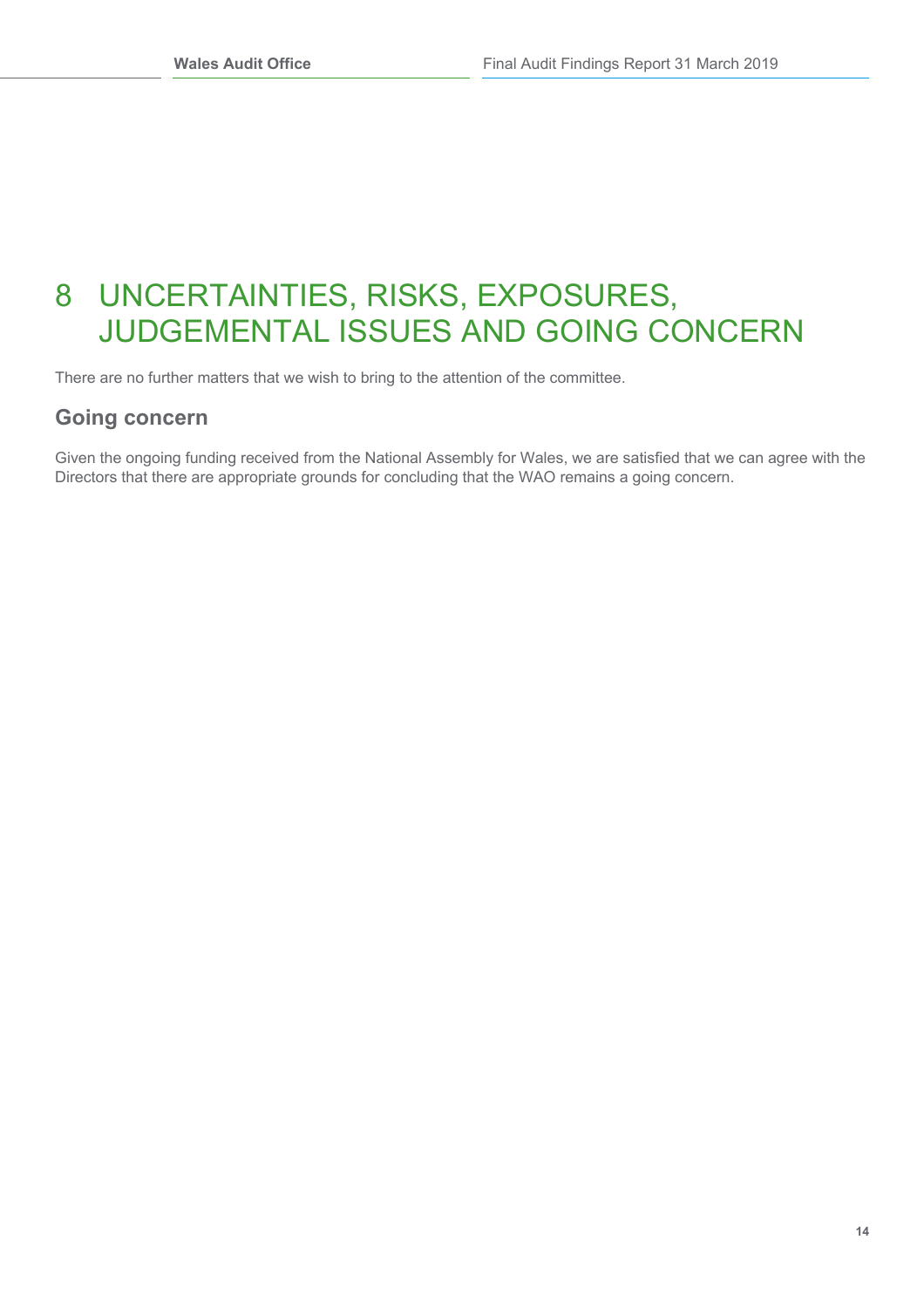# 9 FEES

We confirm that the fees charged during the year in respect of services performed for Wales Audit Office are consistent with those contained within our Audit Plan submitted to you and dated 27 February 2019.

## 10 INDEPENDENCE

In accordance with International Standard on Auditing (UK) 260 "Communication with those charged with governance", there are no changes to the details of relationships between RSM UK Audit LLP and its related entities and Wales Audit Office and its related entities and directors that may reasonably be thought to bear on RSM UK Audit LLP's independence and the objectivity of the audit principal, Jonathan Da Costa and the audit staff and the related safeguards from those disclosed in the Audit Plan dated 27 February 2019.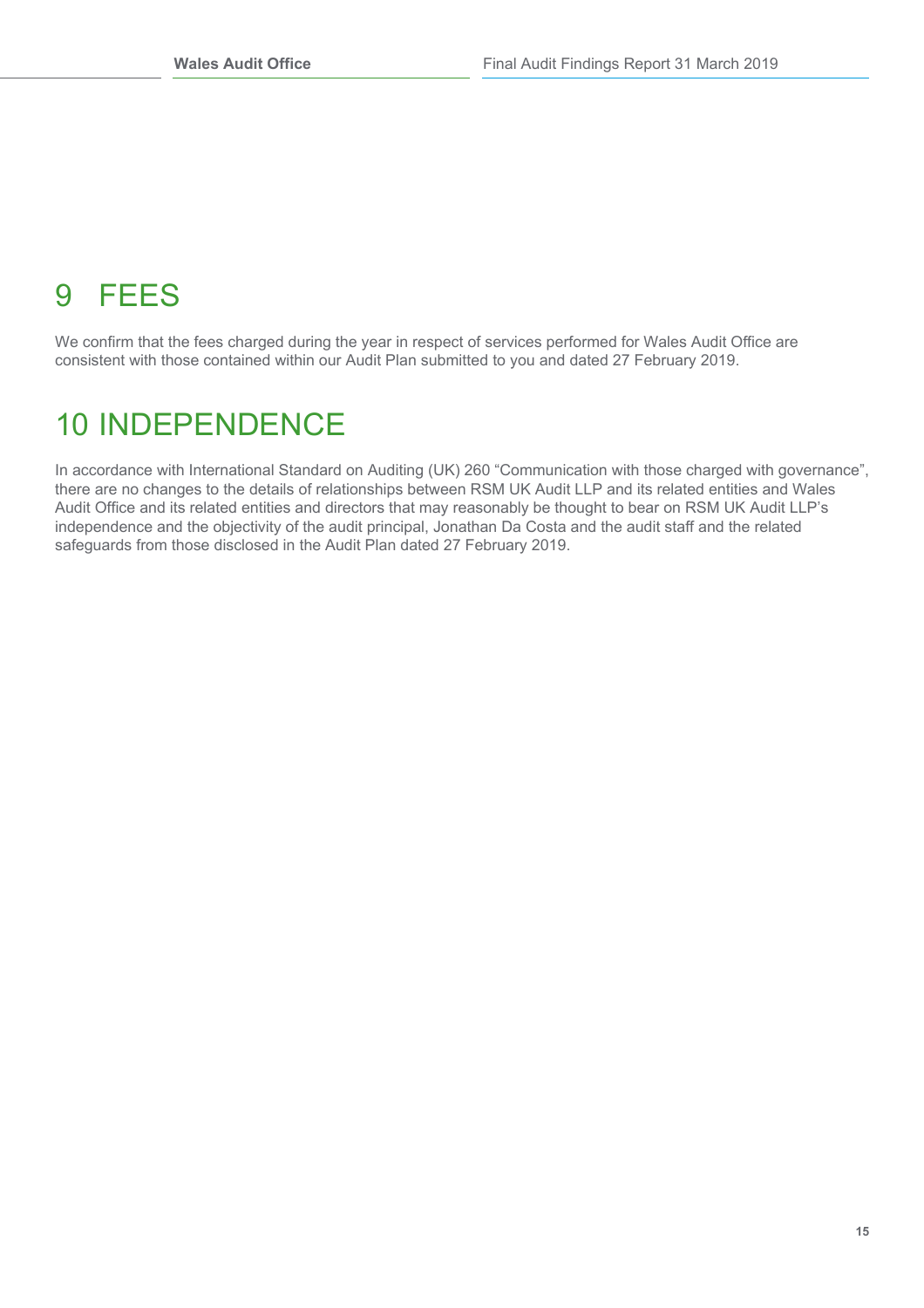## APPENDIX A - DRAFT LETTER OF REPRESENTATION

RSM UK Audit LLP Third Floor One London Square Cross Lanes Guildford **Surrey** GU1 1UN

Dear Sirs

#### **Audit of Financial Statements – Year ended 31 March 2019**

We confirm to the best of my knowledge and belief and having made appropriate enquiries of other senior executives of the Wales Audit Office, the following representations given to you in connection with your audit of the financial statements for the period ended 31 March 2019.

The following representations reflect circumstances up to the date of this letter, on which the financial statements were approved, and management's knowledge and intentions regarding the future of the Wales Audit Office.

#### **Responsibility for financial statements**

We acknowledge our responsibilities under the Public Audit (Wales) Act 2013 and Treasury Directions made in accordance with that Act for maintaining adequate accounting records and for preparing financial statements in accordance with the applicable accounting framework that give a true and fair view and for making accurate representations to you.

We confirm that we have taken all the steps we ought to have taken in order to make ourselves aware of any relevant audit information and to establish that it has been communicated to the auditors. We confirm that, as far as we are aware, there is no relevant audit information of which the auditors were unaware.

#### **Availability of information**

All the accounting records have been made available to you for the purpose of your audit and all transactions undertaken by the Wales Audit Office have been properly reflected and recorded in the accounting records. All other records and related information have been made available to you, including the minutes of all committee meetings, which are a complete and authentic record of the proceedings at those meetings. I have disclosed to you the results of our assessment of the risk that the financial statements may be materially misstated as a result of fraud

#### **Related party transactions**

We have disclosed to you the identity of the related parties and all related party relationships and transactions of which I am aware. There were no transactions with the WCF and with the audited bodies other than those in the ordinary course of business (fees) requiring disclosure in the financial statements. There were no other transactions with related parties requiring disclosure during the year.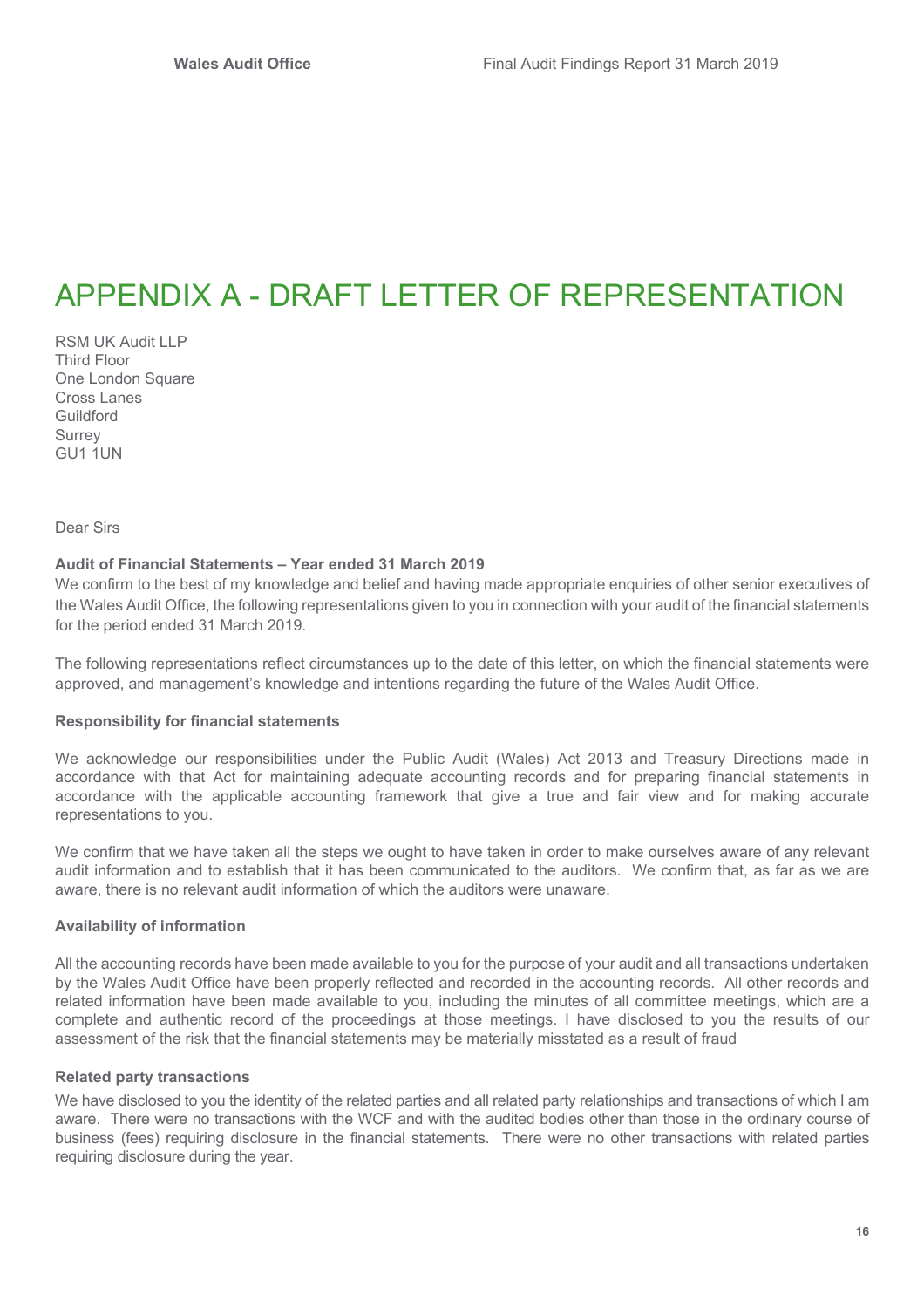### **Use of funds and regularity**

- We acknowledge our responsibility, as specified by the Public Accounts Committee of the National Assembly under the Public Audit (Wales) Act 2013, for ensuring that expenditure disbursed and income received is applied for the purposes intended by Parliament and the National Assembly for Wales and that the financial transactions conform to the authorities which govern them.
- To the best of our knowledge and belief we confirm that, in all material respects, the expenditure disbursed and income received during the year ended 31 March 2019 have been applied to purposes intended by Parliament and the National Assembly for Wales and the financial transactions conform to the authorities which govern them.
- Neither the board nor the senior management team have knowingly authorised a course of action, the financial impact of which was that transactions infringe the requirements of regularity.
- All transactions undertaken by the Wales Audit Office have been properly reflected and recorded in the accounting records.
- There were no events of which we are aware which involve suspected non-compliance with the framework of authorities which govern the running of the Office.

### **Assets**

### *1. General*

All assets included in the Statement of Financial Position belong to the Wales Audit Office and except as disclosed in the accounts were free from any charge. All non-current assets belonging to the Wales Audit Office are included.

### *2. Impairment of non-current assets*

Each non-current asset is worth to the Wales Audit Office at least the amount at which it is included in the Statement of Financial Position, either through continued use by the Wales Audit Office or through the opportunity for sale on the open market.

### **Liabilities**

### *1. General*

All known liabilities of the Wales Audit Office at 31 March 2019 have been included in the balance sheet. All secured liabilities are disclosed.

### *2. Contingent liabilities*

There were no contingent liabilities at the balance sheet date. All guarantees or warranties or other financial commitments have been fully disclosed in the financial statements. There were no known actual or possible litigation and claims whose effect should be considered when preparing the financial statements.

We confirm we have disclosed to you all banking and financing arrangements including related contracts and hedging products. We confirm that no tax avoidance schemes were used by the Wales Audit Office.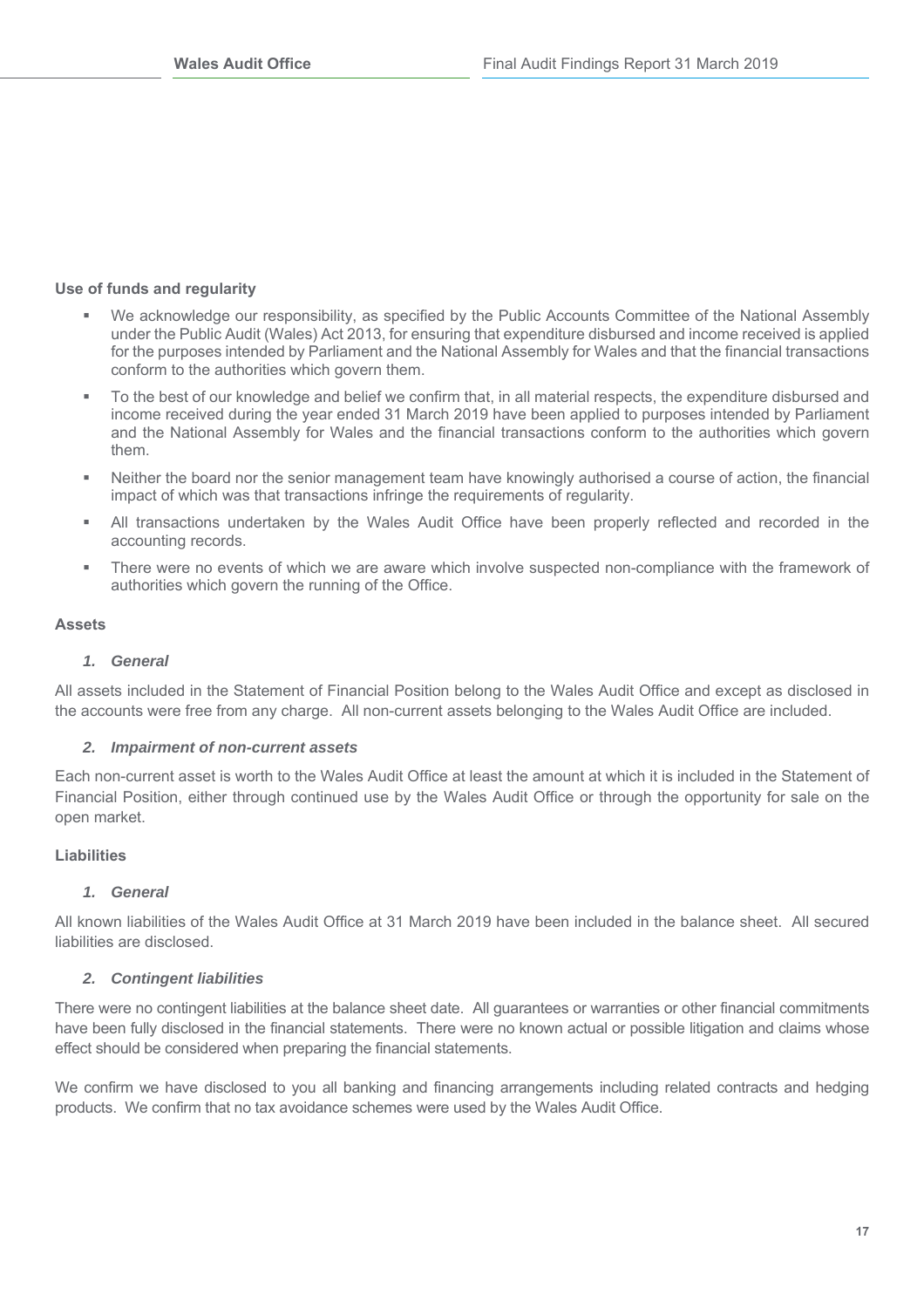#### **Accounting estimates**

We confirm that all significant assumptions used in making accounting estimates, including where applicable those measured at fair value, are reasonable in the circumstances, and appropriately reflect our intentions and our ability to carry out the specific courses of action necessary to justify the accounting estimates and disclosures. The disclosures in the financial statements relating to accounting estimates are complete and appropriate.

We have no plans or intentions that may materially alter the carrying value or classification of assets and liabilities reflected in the financial statements.

We further confirm to you that the estimated value of the dilapidations provisions are, to the best of our knowledge, an accurate assessment of the expected value to return the three properties back to their original state. We hereby confirm to you that the value of the dilapidations provisions in total is £622,000.

We confirm directly to you that the estimated amount which may become payable to a third party supplier for work performed to 31 March 2019 is £89,000. Furthermore, we consider that it is appropriate to make a further provision of £20,000 to reflect additional costs that will be incurred in finalising certain work undertaken by this supplier in prior years.

We are aware of an ongoing claim, where the resolution is uncertain. Given the uncertainties that have been identified, we consider it appropriate to include an accrual for £50,000 to reflect the estimated cost of resolving this claim.

#### **Commitments**

All commitments of the Wales Audit Office of a material amount, whether of a capital or revenue nature, have either been provided for or noted in the financial statements as appropriate. An adequate provision has been made for any losses, which may be expected to result there from, or from events which had occurred before 31 March 2019.

#### **Remuneration report**

All amounts paid to members of the Wales Audit Office Management committee have been appropriately included in the Remuneration Report.

All items of personal expenditure paid by the Wales Audit Office on the Management committee's behalf have either been reimbursed by the individuals concerned or have been treated as benefits in kind.

The benefits in kind in respect of the PAYE settlement will be met by the Wales Audit Office. This has been fully disclosed in the remuneration report.

No member of the Management committee or their connected persons had any indebtedness (or agreement concerning indebtedness) to the Wales Audit Office at 31 March 2019 or at any time during the year.

#### **Governance Statement**

We confirm the Governance Statement within the Annual Report fairly reflects the Wales Audit Office's current position in relation to our compliance with internal control requirements set out in HM Treasury's guidance.

#### **Fraud and regulation**

We acknowledge that the responsibility for the detection of fraud, error and non-compliance with laws and regulations rests with me. We confirm that we are not aware of any known or suspected frauds, error and non-compliance, involving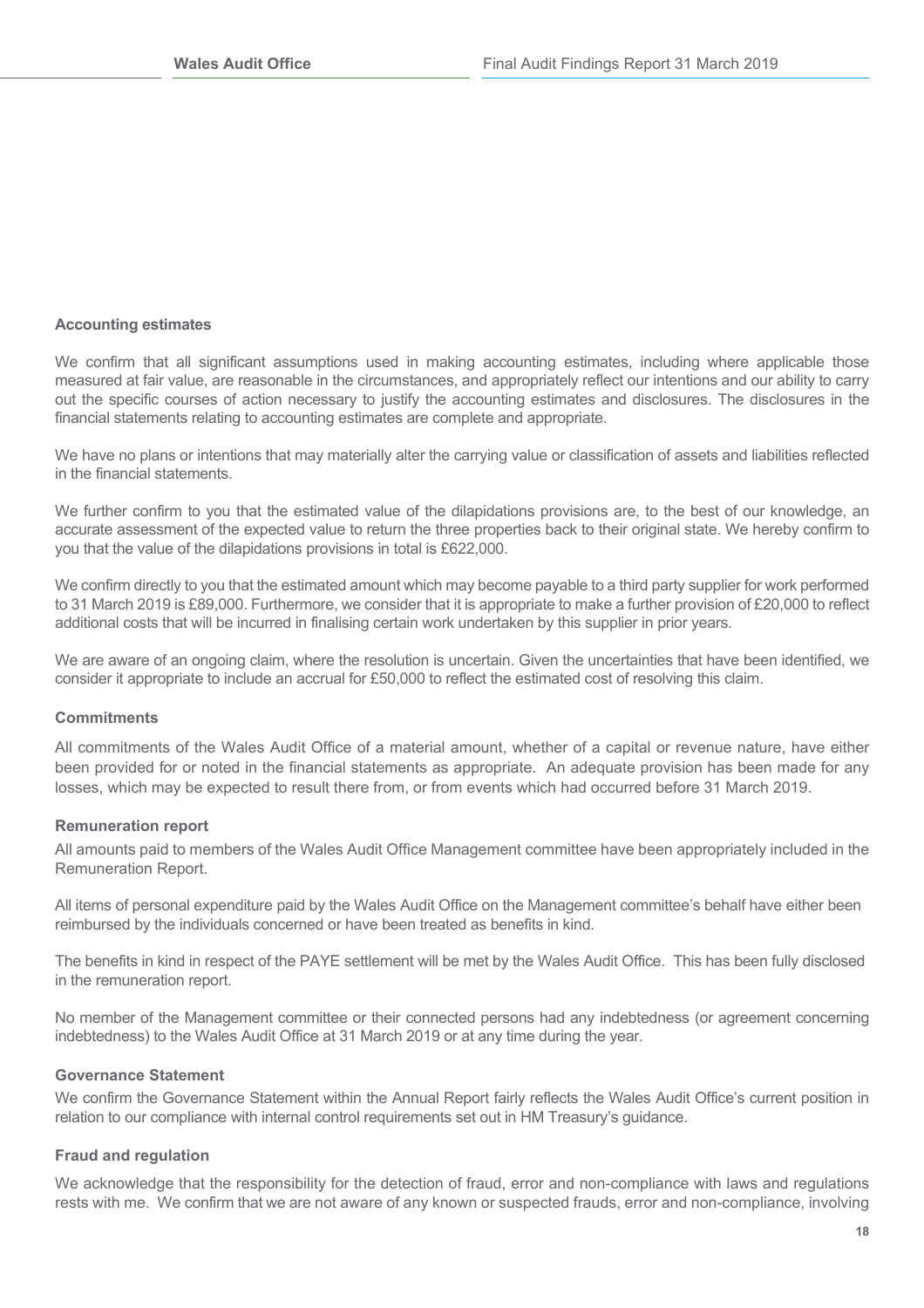management, employees or third parties which may have a material effect on the financial statements. We confirm that, insofar as we are able to determine, in my opinion the financial statements are not materially misstated as a result of fraud.

In particular we confirm that the Wales Audit Office has made full disclosure of actual or suspected fraud brought to our attention by employees, former employees and other external parties.

We confirm that there has been no possible or actual instance of non-compliance with those laws and regulations which are central to the Wales Audit Office's ability to conduct its business, except as explained to you and as disclosed in the financial statements.

### **Events subsequent to the date of the Statement on Financial Position**

There were no events, transactions or discoveries since the Statement of Financial Position date which:

- would have a material effect on the financial statements, or
- are of such importance to users of the financial statements that they should be disclosed in the financial statements.

Yours faithfully

Signed on behalf of the board of Wales Audit Office

Auditor General Wales & Accounting Officer